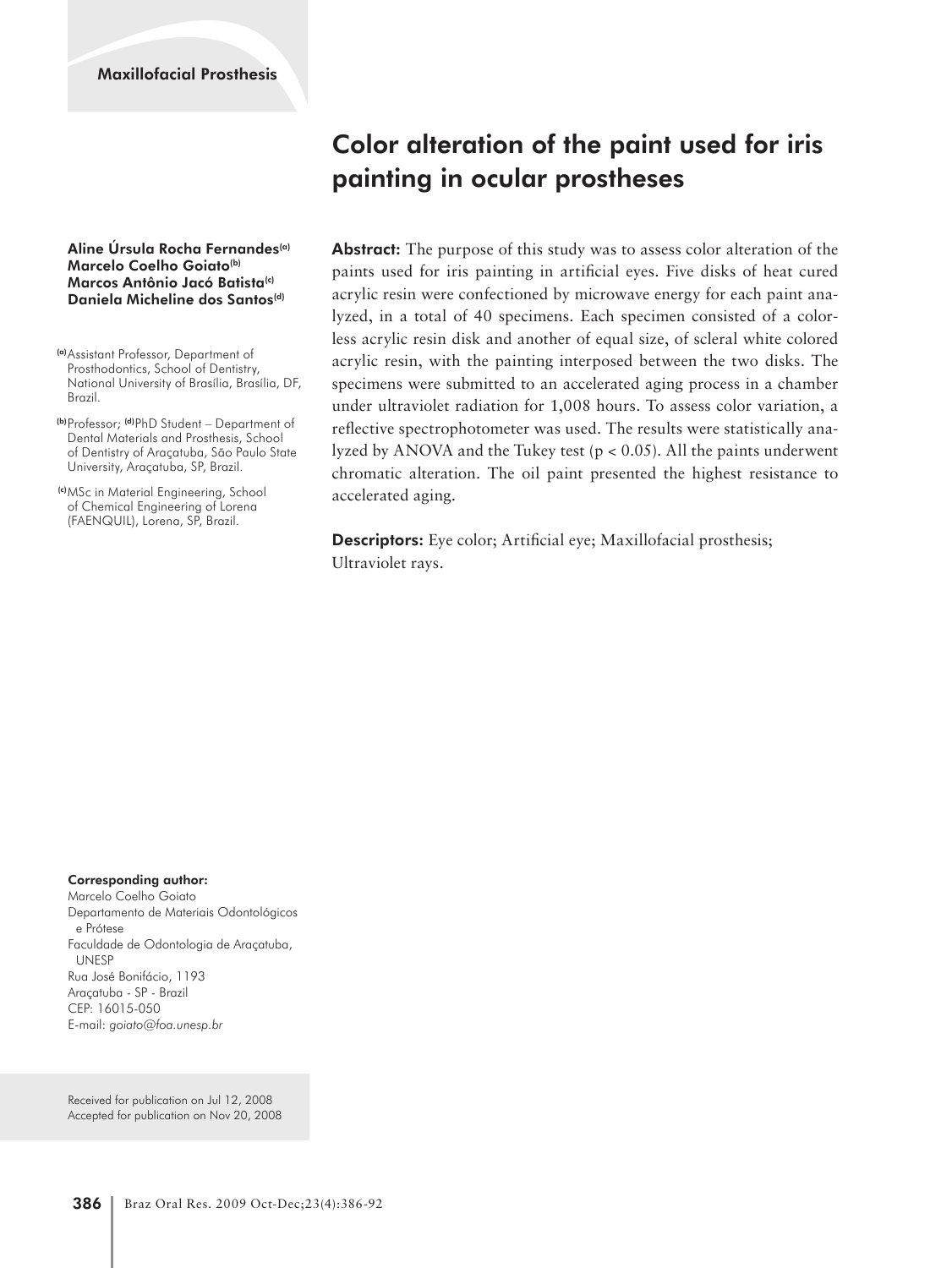# Introduction

Partial or total loss of the eyes in a human being compromises not only the functional loss of sight, but also his/her self-esteem and social intercourse. An artificial eye is an alloplastic prosthesis with the primordial purpose of restoring a person's identity and re-integrating him/her in society. Due to the great concern about reestablishing facial balance, the art and techniques of artificial eye fabrication date back to remote times, its first manifestations being in the primordial times of human history.<sup>1</sup>

In 1945, Murphey *et al*. 2 (1945) were concerned about the color stability of artificial eyes, affirming that it was imperative for all colors to remain free of alterations when exposed to natural or artificial light. It is known that ultraviolet radiation (UV) that reaches the earth's surface represents only 5% of all light, but it is mainly responsible for the largest part of damage produced when polymers are exposed to intemperate influences.

During the iris painting stage, suitable paints and a reliable technique are required, in which obtainment of the exact color is an arduous task, because one has no control over the color stability of paints after acrylization.3

Knowing how color formation occurs, and how

important perfect artificial iris characterization is, various authors developed painting techniques, using different paints, such as aquarelle, gouache, oil, automotive and modeling paint; and different surfaces, such as paper, acetate and acrylic resin disks.

With the purpose of obtaining a higher discoloration strength against the action of ultraviolet rays and other environmental factors, various color stability tests were performed, aiming at assessing the chromatic stability of the researched paints, after painting and artificial aging.

In view of the concerns described above, the aim of the present study was to assess the color alterations that occur in paints used for the painting of artificial irises of artificial eyes, when subjected to the action of accelerated aging, as a result of paint, color and accelerated aging period.

# Material and Method

To paint the specimens, four types of paints were used: hydrosoluble gouache, hydrosoluble acrylic, nitrocellulous lacquer-based automotive, and oil paint, as described in Table 1. For all the paints, the colors brown and blue were assessed, as described in Table 2.

For the present study, 40 specimens were confec-

| Table 1 - Commercial Brand and                   | Paint type                                        | Brand name                                           | Manufacturer                                                                                         |  |
|--------------------------------------------------|---------------------------------------------------|------------------------------------------------------|------------------------------------------------------------------------------------------------------|--|
| Manufacturer of the paints used in<br>the study. | Hydrosoluble Gouache                              | Tinta guache Gato Preto<br>(Black Cat gouache paint) | Tec Screen Indústria de Produtos<br>Técnicos para Serigrafia Ltda.,<br>Sorocaba, SP, Brazil          |  |
|                                                  | Hydrosoluble Acrylic                              | Tinta Acrílica Brilhante<br>(Glossy Acrylic Paint)   | Acrilex Tintas Especiais S.A.,<br>São Bernardo do Campo, SP, Brazil                                  |  |
|                                                  | Nitrocellulous lacquer-<br>based automotive paint | Lazzulac Laca Nitrocelulose                          | Lazzuril Divisão Automotiva Sherwin-<br>Williams do Brasil Ind. Com. Ltda.,<br>São Paulo, SP, Brazil |  |
|                                                  | Oil Paint                                         | Schmincke Mussini                                    | H. Schmincke & Company, Erkrath,<br>Renânia, Germany                                                 |  |

Table 2 - Indication of pigments used in each paint.

| Colors  | Paints                     |                         |                                   |                            |  |
|---------|----------------------------|-------------------------|-----------------------------------|----------------------------|--|
|         | Hydrosoluble Gouache       | Hydrosoluble Acrylic    | Nitrocellulose lacquer automotive | Oil Paint                  |  |
| Brown   | Marrom Sépia (sepia brown) | Cerâmica (Ceramic)      | Marrom café (coffee brown)        | Terra de cassel (earth)    |  |
| Lot No. | (BL062701001)              | (3214)                  | (82010001109)                     | (404701)                   |  |
| Blue    | Azul cobalto (cobalt blue) | Azul celeste (sky blue) | Azul 5258 (blue)                  | Azul cobalto (cobalt blue) |  |
| Lot No. | (CB062801002)              | (3218)                  | (91010000594)                     | (452601)                   |  |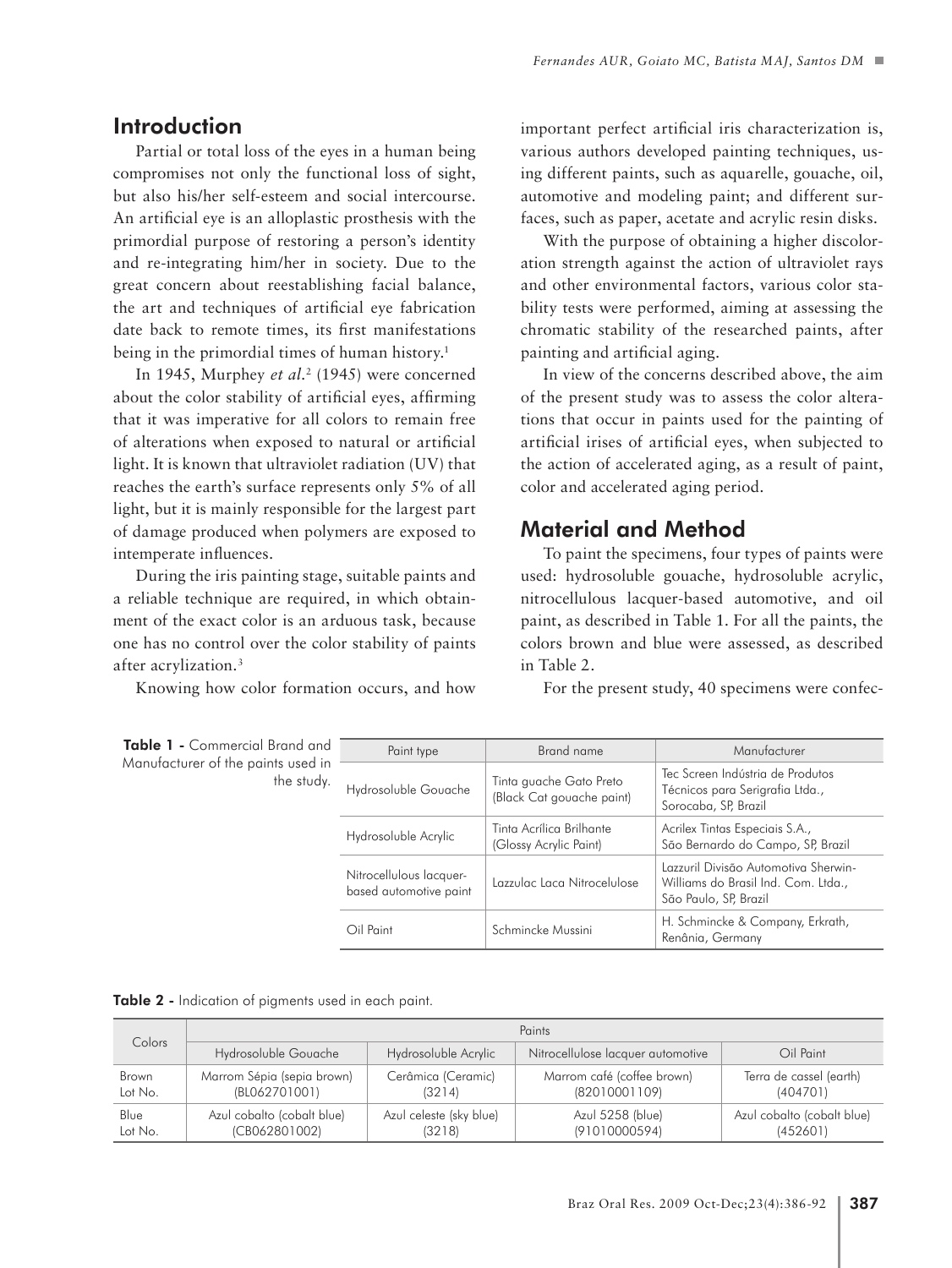tioned using acrylic resin, heat cured by microwave energy. To obtain these specimens, acrylic resin moulds measuring 30 mm in diameter were confectioned by means of a semi-automatic metallographic embedding press Model PRE-30 S (Arotec, Cotia, SP, Brazil).

The disks were finished with abrasive papers, felt disk, and diamond solution polishing in an automatic polisher, so that they would have an external diameter of 30 mm and a thickness of 2 mm, as well as uniform and smooth texture. After that, the disks were embedded in a flask for microwaves, using stone plaster type III (Gesso-Rio, Rio de Janeiro, RJ, Brazil).

Ten disks were fabricated of heat cured acrylic resin no.1 for artificial eyes (Artigos Odontológicos Clássico Ltda., São Paulo, SP, Brazil), to obtain specimens pigmented using gouache paint, and 30 disks of colorless acrylic resin, heat cured by microwave energy (Onda Cryl, Artigos Odontológicos Clássico Ltda., São Paulo, SP, Brazil), to obtain specimens pigmented using acrylic, automotive and oil paints. For the different polymers, the monomer Onda Cryl (Artigos Odontológicos Clássico Ltda., São Paulo, SP, Brazil) was used. The resin was manipulated according to the manufacturer's instructions and the molds were filled. After that, the flask was kept in a hydraulic press under 1,200 kgf for approximately 2 hours, and then the disks were polymerized by microwave energy. After the end of the polymerization cycle, the flask was cooled slowly, and then opened to remove the disks.

The disks were finished and polished in an automatic polisher. The thickness and diameter of all disks were gauged with a pachymeter (ME-BA, Zagreb, Yugoslavia), the white disks presenting 30 mm in diameter and 2 mm in thickness, and the colorless disks presenting 30 mm in diameter and 1 mm in thickness. The thickness values for each disk were defined with the intent of simulating artificial eye fabrication, in which the artificial sclera is more voluminous and the colorless acrylic layer deposited over the painting is approximately 1 mm thick.

The colors blue and brown were selected for the present study because they represent the basis for painting brown and blue irises, which are frequently

found in the buccomaxillofacial rehabilitation clinic. Disk painting was always done in the same period, under the same natural indirect lighting condition, using a no. 0 paint brush ref. 175 (Tigre S.A., São Paulo, SP, Brazil). One of the surfaces of the colorless acrylic disks was painted using acrylic, automotive and oil paints, and the black cardboard disks were painted using gouache paint. Afterwards, the painted cardboard disks were bonded to the resin disks characterized as white sclera, with white adhesive. Three coats of paint were applied to each disk; always waiting for the previous coat to dry completely before applying the next coat. All of the 40 disks, 5 for each of the paints and colors assessed, were left to dry naturally, obtaining complete drying in 24 hours for all paints.

To accelerate oil paint drying, a quantity of Cobalt Dryer (Acrilex Tintas Especiais S.A., São Bernardo do Campo, SP, Brazil) was added, corresponding to 30% by weight of the amount of oil paint dispensed.

Each specimen consisted of an acrylic resin disk characterized as white sclera, and a colorless acrylic resin disk, with one of the different test paints interposed between them.

All the specimens were finished with polishing devices mounted in a handpiece and abrasive papers numbers 280, 320, 600 and 1200 (Norton, São Paulo, SP, Brazil). Further polishing was performed with a felt disk and ¼ micron diamond solution (Buehler, Lake Bluff, Illinois, USA) in an automatic polishergrinder and a universal polisher APL-4 (Arotec, Cotia, SP, Brazil), so that they would have an external diameter of 30 mm and a thickness of 3 mm, and have a uniform and smooth texture.

The accelerated aging tests were performed using the accelerated aging system for non-metallic objects – UVB/condensation (ASTMG 53, American Society for Testing Materials Norma 53, Comexim Matérias Primas Ind. Com. Ltda., São Paulo, SP, Brazil). Due to the dimensions of the specimens, they were exposed to maximum degradation in the aging chamber. All of the specimens were bonded to metal plates measuring 65 x 233 mm with adhesive (Araldite hobby, Ciba Especialidades Químicas Ltda., São Paulo, SP, Brazil). The specimens were as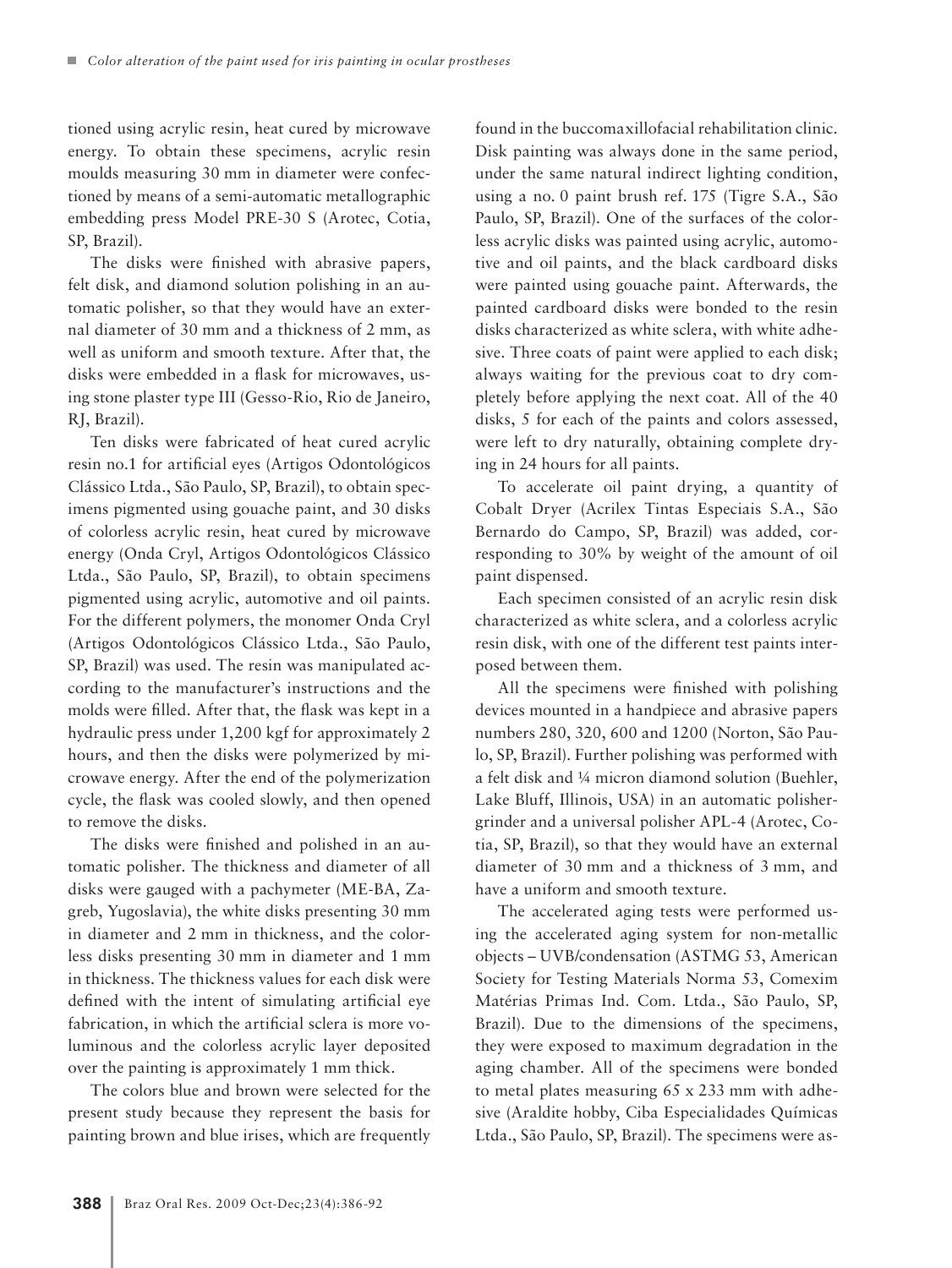sessed initially, and also after periods corresponding to 252, 504 and 1,008 hours of accelerated aging by means of spectrophotometry analysis. The chromatic and luminosity alterations were assessed using a reflection spectrophotometer Color-Eye (MacBeth® Kollmorgan Division, Waltham, MA, USA), with the color alterations calculated by the CIE L\*a\*b\* System, established by the Comission Internacionale de I'Eclairage – CIE (International Commission on Illumination).

The data obtained after each aging period were recorded on a specific chart for each paint, color and specimen. Statistical analysis was performed to observe the statistically significant differences in chromatic stability among the four different types of paints, between the two colors, among the accelerated aging periods, and whether there was interaction among these factors. ANOVA and the Tukey test with a significance of 5% were applied.

#### **Results**

Tables 3 to 6 present the mean values of the derivatives of the specimens for all the studied variables.

All the brown color paints assessed presented good chromatic stability. After 504 hours, the hydrosoluble gouache paint was shown to be less stable. All four blue color paints assessed presented statistically significant differences in all accelerated

Table 3 - Mean Values of the derivatives of the gouache paint specimen for the colors brown and blue (standard deviation in brackets).

|  | Paint<br>Color |       | Hours of Aging         |                        |                       |
|--|----------------|-------|------------------------|------------------------|-----------------------|
|  |                |       | 252                    | 504                    | 1,008                 |
|  | Gouache        | Brown | $0.726$ A, a $(0.232)$ | $0.940$ A, a $(0.167)$ | $1.644$ A,b $(0.474)$ |
|  |                | Blue  | 1.275 B, a (0.228)     | 2.224 B,b (0.152)      | 2.961 B,c (0.424)     |

Means followed by the same upper-case letter in the column and the same lower-case letter in the line did not differ statistically at the significance level of 5% ( $p < 0.05$ ) by the Tukey Test.

Table 4 - Mean Values of the derivatives of the oil paint specimen for the colors brown and blue (standard deviation in brackets).

| Paint     | Color | Hours of Aging         |                        |                        |
|-----------|-------|------------------------|------------------------|------------------------|
|           |       | 252                    | 504                    | 1,008                  |
| Oil Paint | Brown | $0.562$ A, a $(0.235)$ | $0.596$ A, a $(0.239)$ | $0.786$ A, a $(0.266)$ |
|           | Blue  | 2.164 B, a (0.995)     | 1.601 B,ab (1.117)     | 1.374 B,b (0.692)      |

Means followed by the same upper-case letter in the column and the same lower-case letter in the line did not differ statistically at the significance level of 5% ( $p < 0.05$ ) by the Tukey Test.

Table 5 - Mean Values of the derivatives of the acrylic paint specimen for the colors brown and blue (standard deviation in brackets).

| Paint   | Color | Hours of Aging         |                        |                              |
|---------|-------|------------------------|------------------------|------------------------------|
|         |       | 252                    | 504                    | 1,008                        |
| Acrylic | Brown | $0.505$ A, a $(0.174)$ | $0.533$ A, a $(0.198)$ | $0.881$ A, a $(0.065)$       |
|         | Blue  | 4.020 B, a (0.357)     | 7.038 B,b (0.714)      | 9.366 B <sub>c</sub> (0.964) |

Means followed by the same upper-case letter in the column and the same lower-case letter in the line did not differ statistically at the significance level of 5% ( $p < 0.05$ ) by the Tukey Test.

Table 6 - Mean Values of the derivatives of the automotive paint specimen for the colors brown and blue (standard deviation in brackets).

| Paint      | Color | Hours of Aging            |                       |                        |
|------------|-------|---------------------------|-----------------------|------------------------|
|            |       | 252                       | 504                   | 1,008                  |
| Automotive | Brown | $0.183$ A, a $(0.059)$    | $0.458$ A, a $(0.04)$ | $0.535$ A, a $(0.081)$ |
|            | Blue  | $2.252 B, \alpha$ (0.124) | 4.114 B,b (0.33)      | 5.601 B,c (0.618)      |

Means followed by the same upper-case letter in the column and the same lower-case letter in the line did not differ statistically at the significance level of  $5\%$  (p < 0.05) by the Tukey Test.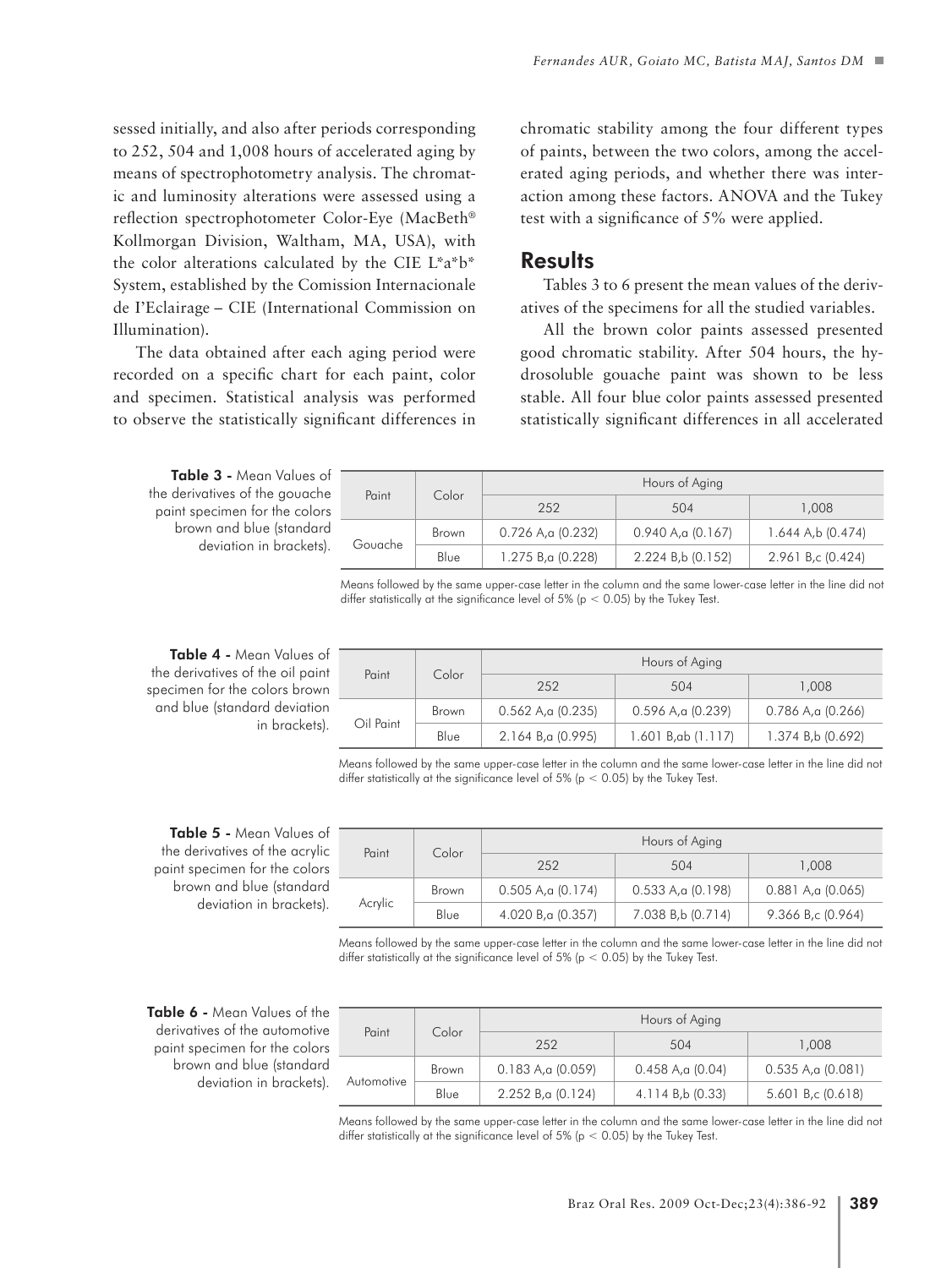aging periods, showing less resistance to accelerated aging than the brown pigments.

## **Discussion**

Several authors have suggested a wide variety of techniques for obtaining an artificial iris, $4-11$  such as the use of a printed or photographic reproduction of the patient's natural iris, $10,11$  the use of pre-fabricated irises or prostheses, and a mixture of monomer/ polymer and acrylic pigments. Artificial iris painting is the most delicate step in the confection of ocular prostheses, and it requires method and strict discipline in order for the result to be satisfactory.<sup>10,11</sup>

In the present study, all the paints underwent color variation. The blue acrylic paint presented the least chromatic stability followed by the blue automotive paint. When comparing the brown color paints, the gouache was the least stable one (Tables 3 through 6). Photo-oxidation and hydrolysis are the main paint degradation reactions, and they occur by exposure to sunlight, air, humidity and temperature. These processes are correlated and are accelerated with increase in temperature. The photo-degradation processes cause complete or partial rupture of the polymeric chains, thus leading to a diminished degree of polymerization and loss of properties.<sup>12</sup>

Chromatic alteration of the paints assessed may have been aggravated due to the interaction of their components with acrylic resin, possibly with the residual monomer, since all the paints assessed were polymers and have resins in their compositions.

The blue colored acrylic paint was also assessed by D'Almeida<sup>3</sup> (2002) and, although it is light-resistant, the author concluded that this pigment presents low coverage power, which causes a significant numerical alteration in the spectrophotometric analysis. The brown colored hydrosoluble acrylic paint presented good chromatic stability (Table 5).

The brown color automotive paint presented excellent stability when submitted to accelerated aging, but this was not the case with the blue color. Although automotive paint is indicated for partial or complete automobile painting, demonstrating that it is highly resistant to intemperate conditions, the blue pigment may have undergone great chromatic alteration due to the chemical instability induced by the interaction with acrylic resin heat cure by microwave energy, or even by the action of the electromagnetic waves generated during polymerization (Table 6).

Wicks *et al*. 13 (1999) described the polymeric degradation process. According to these authors, it begins with the absorption of UV light by the polymer, or by another component of the lining, producing a high energy excited state, capable of resulting in homolytic bond scission, generating free radicals. In the next propagation stage, the free radicals formed react with  $O<sub>2</sub>$ , mainly to start degrading the polymer, forming hydroperoxides (POOH) and peroxides (POOP). The products formed are unstable species in the photo-oxidation process which, by action of sunlight and moderate heating, dissociate themselves, producing alcoxi (PO.) and hydroxi (HO.) radicals, making the degradation reactions autocatalytic. These radicals are highly reactive, maintaining the continuity of polymer degradation. The end of the photo-oxidation process may occur by combination of the free radicals generated at the beginning and in propagation, forming a stable product. The addition of stabilizers would be responsible for the autostabilization of the free radicals, minimizing the polymer degradation process.14

Ranby, Rabek<sup>15</sup> (1975) presented a relation between the wavelength and the dissociation energy of different molecules, demonstrating that UV radiation attained at the earth's surface is sufficiently rich in energy to rupture covalent bonds, such as those found in polymers. Only the light absorbed is capable of starting photochemical degradation processes.

Using reflection spectrophotometry, D'Almeida3 (2002) assessed the action of accelerated aging on acrylic and automotive paints used for painting artificial irises for prosthetic eyes. The two paints presented similar behaviors when submitted to accelerated aging, the pigments brown and black being those that presented excellent stability, in agreement with the results of the present study.

In the literature researched, no mention was found regarding the alteration of hydrosoluble gouache paint when submitted to ultraviolet radiation, which may occur due to the attack of chemical groupings not very resistant to the action of ultra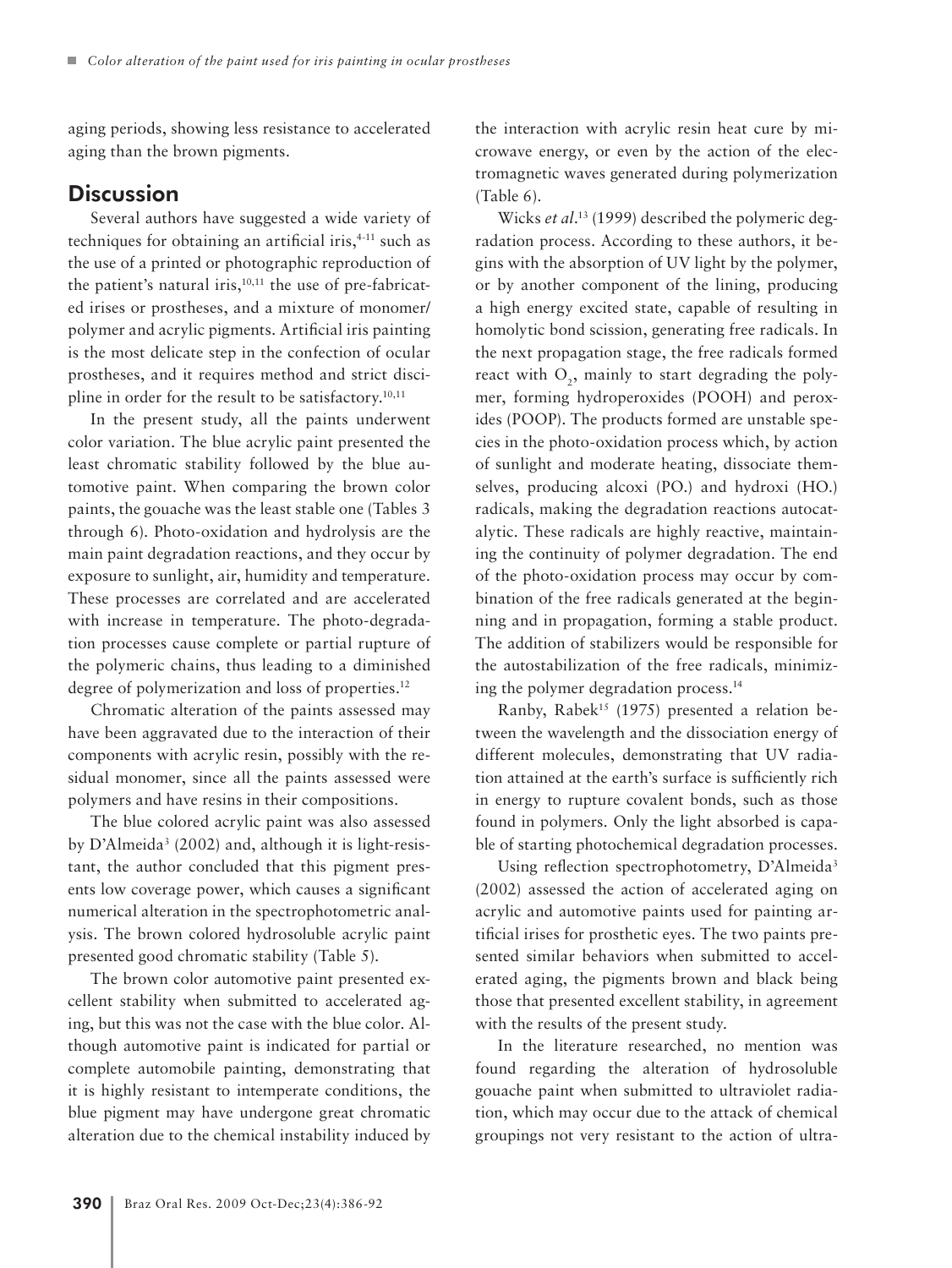violet rays. The resin and the possible combinations between resins represent the main component in any paint. The physical-chemical properties of paint, such as applicability, drying, curing, durability, adhesion, chemical and mechanical resistance, flexibility and hardness are basically governed by the nature of the resins. Some minor variations of these properties may be achieved by modifying other components in the formulation, but the system of resins has the greatest influence. The durability of this system of resins also works as a factor limiting the stability of the paint, and deserves special attention for obtaining a product with good performance.

In the present study, the brown color demonstrated higher chromatic stability than the blue color when submitted to accelerated aging, in all the paints assessed. Theoretically, light colors reflect the radiation incident on them, while dark colors absorb it. Thus, dark colors should present greater instability when submitted to ultraviolet radiation, by the greater absorption and larger quantity of electromagnetic rays influencing their behavior. Dark pigments demonstrated higher resistance to the degrading effects of ultraviolet radiation, possibly due to the formation of more stable chemical bonds, not subject to breaking in short periods of aging. Another important factor is the possible incorporation of impurities during the obtainment of paints. Some impurities absorb light and make polymers sensitive to UV radiation, such as residues of catalyzers, products of the oxidation itself, and substances added during the manufacturing process, which probably occurred with the blue pigment. Polymers that

### References

- 1. Bruce GM. The ancient origins of artificial eyes. Ann Hist Med. 1940;2:10-4.
- 2. Murphey PJ, Pitton RD, Schlossberg L, Harris LW. The development of acrylic eye prosthesis at the National Naval Medical Center. J Am Dent Assoc. 1945;32(19):1227-44.
- 3. D'Almeida NF. Contribuição ao estudo da estabilidade cromática em prótese ocular [Tese de Doutorado em Odontologia, Área de Concentração em Prótese Buco-Maxilo-Facial]. São José dos Campos: Faculdade de Odontologia de São José dos Campos, Universidade Estadual Paulista; 2002.

have basic groups of UV absorbers in their structure are susceptible to photochemical degradation.

Therefore, after analyzing the results and discussing them in view of the results found in the related literature, the authors of the present study indicate the use of oil paint in the colors brown and blue for clinical fabrication of artificial eyes due to its more stable behavior when submitted to ultraviolet radiation. Clinically, artificial eyes with irises pigmented in light colors (blue) should be changed more frequently in order to prevent esthetic alterations due to paint discoloring.

#### Conclusion

In view of the results obtained with the proposed methodology, it was concluded that:

- Hydrosoluble acrylic, hydrosoluble gouache, nitrocellulose-based automotive and oil paints present numerical chromatic alteration when submitted to accelerated aging by ultraviolet radiation and water condensation.
- The brown color presented statistically significant higher chromatic stability when compared with the blue color, irrespective of the paint and period of aging assessed.
- The oil paint has excellent and significant chro-• matic stability for use in painting artificial irises for prosthetic eyes polymerized by microwave energy, irrespective of color, when compared with the other paints assessed.
- Artificial eyes fabricated with dark pigments have a longer lifetime use.
- 4. Dyer NA. The artificial eye. Aust J Ophthalmol. 1980;8:325- 7.
- 5. Allen L, Webster HE. Modified impression method of artificial eye fitting. Am J Ophthalmol. 1969;67:189-218.
- 6. Taicher S, Steinberg HM, Tubiana I, Sela M. Modified stockeye ocular prosthesis. J Prosthet Dent. 1985;54:95-8.
- 7. Benson P. The fitting and fabrication of a custom resin artificial eye. J Prosthet Dent. 1977;38:532-8.
- 8. Sykes LM. Custom made ocular prostheses: a clinical report. J Prosthet Dent. 1996;75:1-3.